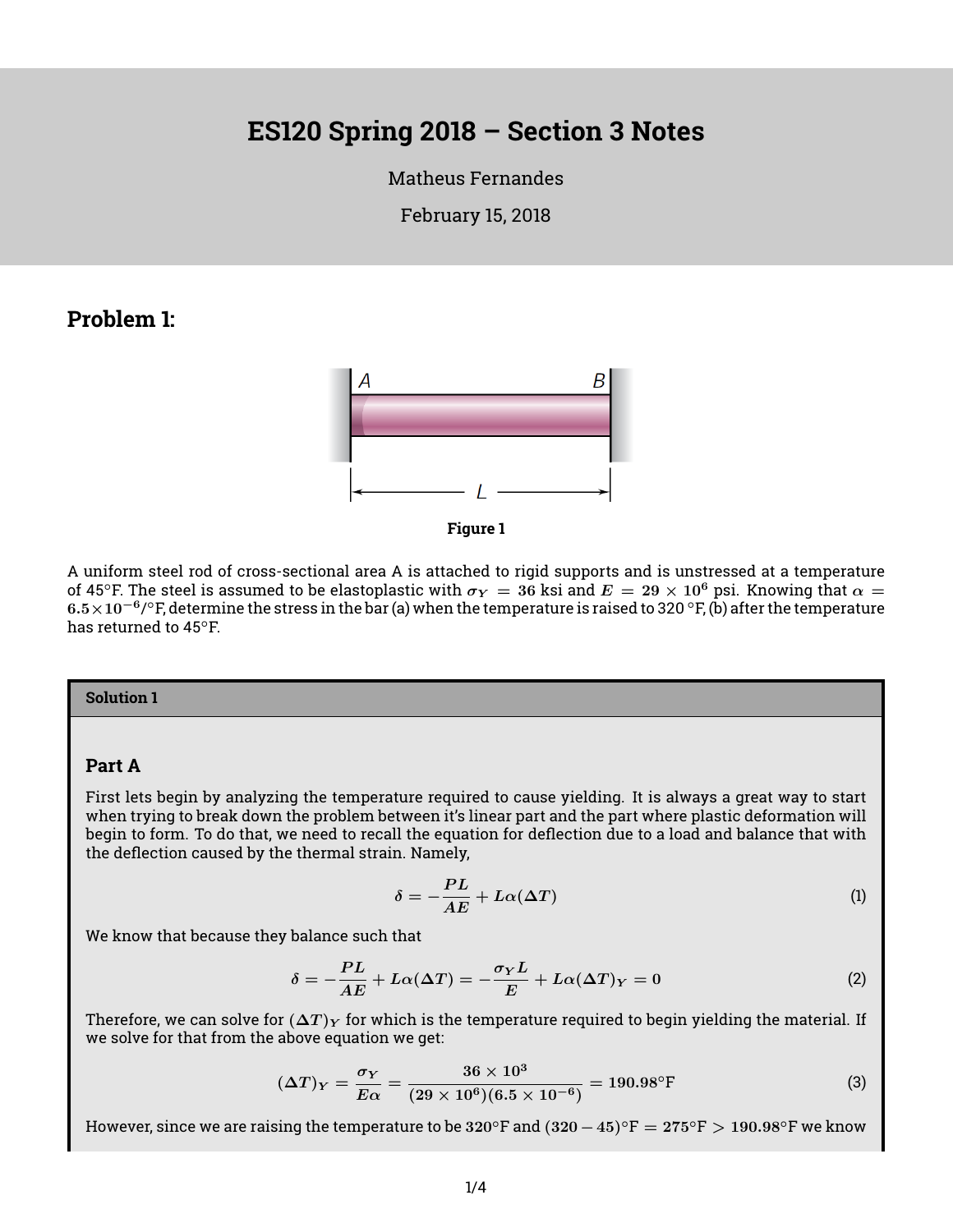that we are achieving the yield stress and thus the stress in the bar when the temperature is raised is

$$
\sigma_{max} = -\sigma_Y = -36\text{ksi}
$$
 (4)

## **Part B**

Now when we cool we the bar back by  $\Delta T = 275$  we know that this will create a displacement that will be balanced as it was above in part A. So here we want to assume that there is no yielding so that we can superposed the yielding strain into it. This approach is exactly like the one we do for statically indeterminate problems. So we know that this fictitious displacement is

$$
\delta' = \delta_p' + \delta_T' = -\frac{P'L}{AE} + L\alpha(\Delta T)' = 0
$$
\n(5)

Which we can rearrange to be:

$$
\sigma' = \frac{P'}{A}
$$
  
=  $- E\alpha(\Delta T)'$   
=  $-(29 \times 10^6)(6.5 \times 10^{-6})(275) = -51.84 \times 10^3 \text{psi}$  (6)

So the residual stress is the stress from yielding, minus this superposed elastic stress that we computed which becomes

 $\sigma_{res} = -\sigma_Y - \sigma' = -36 \times 10^3 - (-51.8375 \times 10^3) = 15.84 \text{ksi}$  (7)

# **Problem 2:**





Bar AB has a cross-sectional area of 1200 mm<sup>2</sup> and is made of a steel that is assumed to be elastoplastic with  $E = 200$  GPa and  $\sigma_Y = 250$  MPa. Knowing that the force F increases from 0 to 520 kN and then decreases to zero, determine (a) the permanent deflection of point C, (b) the residual stress in the bar.

#### **Solution 2**

## **Part A**

Fir this problem we are asked for the permanent deflection after the load has increased and decreased. As you can imagine, if we have stresses which are higher then yielding we have left the elastic regime and now have permanent deformation, meaning, we will not retreat to the original spot we started at. To begin, I like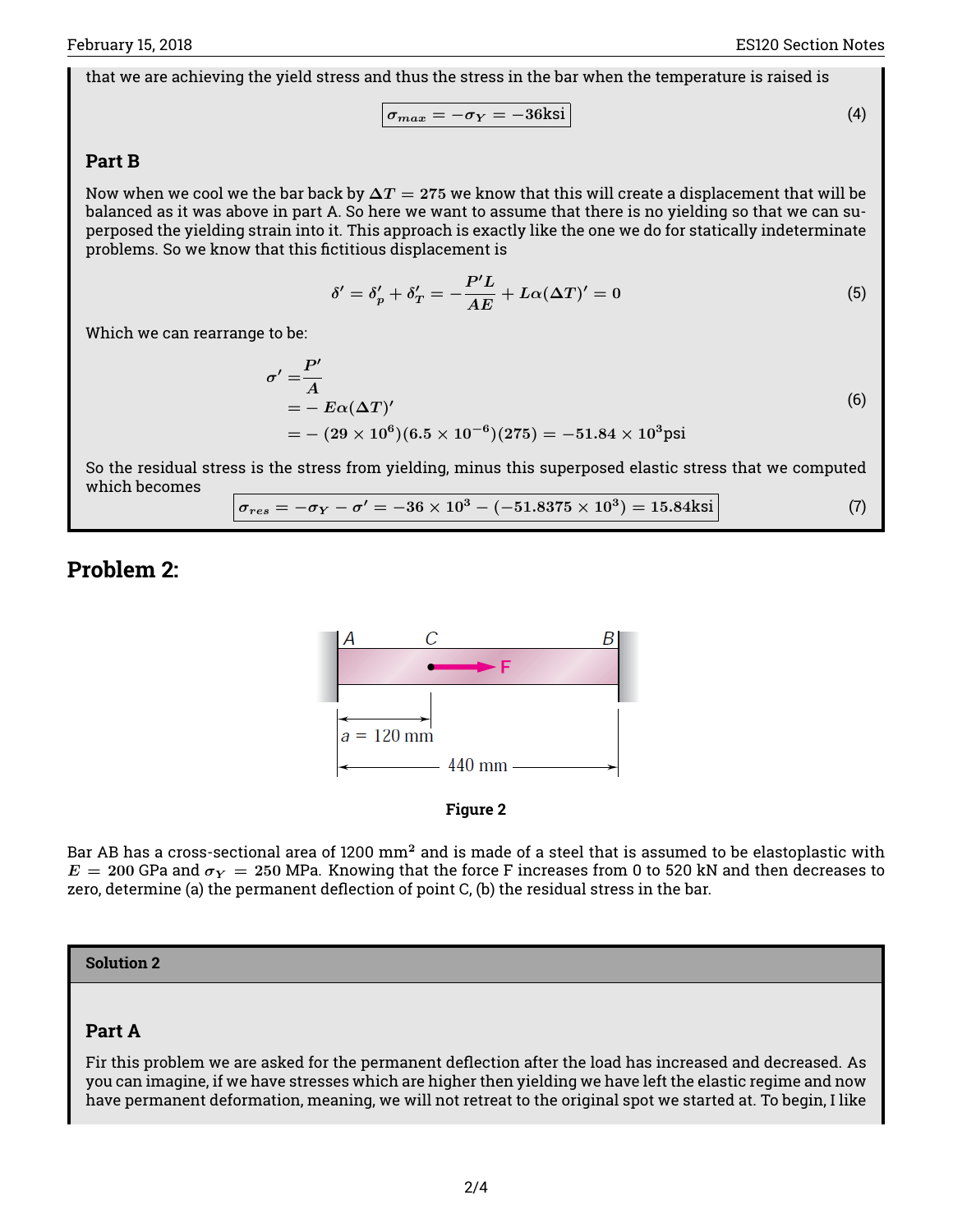to get all most of my simple calculations out of the way, so let's compute the area we are interested in:

$$
A = \pi r^2 = 1200 \text{mm}^2 = 1200 \times 10^{-6} \text{m}^2 \tag{8}
$$

Now let's compute the force required to yield portion AC:

$$
P_{AC} = A\sigma_Y = (1200 \times 10^{-6})(250 \times 10^6) = 300 \times 10^3 \text{N}
$$
 (9)

For equilibrium to be true we can do a force balance such that





$$
F + P_{CB} - P_{AC} = 0 \Rightarrow P_{CB} = P_{AC} - F = 300 \times 10^3 - 520 \times 10^{-3} = -220 \times 10^3 \text{ N} \tag{10}
$$

Now using what we have left of the load, we can compute the stress in member BC and the deflection of point C such that

$$
\delta_C = -\frac{P_{CB}L_{CB}}{EA} = \frac{(220 \times 10^3)(0.44 - 0.120)}{(200 \times 10^9)(1200 \times 10^{-6})} - 0.293 \times 10^{-3} \text{ m}
$$
 (11)

$$
\sigma_{CB} = \frac{P_{CB}}{A} = \frac{220 \times 10^3}{1200 \times 10^{-3}} = 183.33 \times 10^6 \,\text{Pa} \tag{12}
$$

Now when we unload we can use the compatibility fact that

$$
\delta'_{C} = \frac{P'_{AC}L_{AC}}{EA} = -\frac{P'_{BC}L_{CB}}{EA} = \frac{(F - P'_{AC})L_{BC}}{EA}
$$
(13)

$$
P'_{AC}(\frac{L_{AC}}{EA} + \frac{LBC}{EA}) = \frac{FL_{BC}}{EA}
$$
\n(14)

$$
P'_{AC} = \frac{FL_{CB}}{L_{AC} + LCB} = \frac{(520 \times 10^3)(0.440 - 0.120)}{0.440} = 378.182 \times 10^3 \text{ N}
$$
 (15)

Now we again know from force balance that

$$
P'_{CB} = P'_{AC} - F = 378.182 \times 10^3 - 520 \times 10^3 = -141.818 \times 10^3 \text{ N}
$$
 (16)

$$
\sigma'_{AC} = \frac{P'_{AC}}{A} = \frac{378.182 \times 10^3}{1200 \times 10^{-6}} = 315.152 \times 10^6 \text{ Pa}
$$
\n(17)

$$
\sigma'_{CB} = \frac{P'_{CB}}{A} = \frac{-141.818 \times 10^3}{1200 \times 10^{-6}} = -118.18 \times 10^6 \text{ Pa}
$$
\n(18)

$$
\delta_C' = \frac{(378.182)(0.120)}{(200 \times 10^9)(1200 \times 10^6)} = 0.189 \times 10^{-3} \,\mathrm{m} \tag{19}
$$

So therefore, we know that the permanent displacement is the final yield displacement minus the elastic displacement, namely,

$$
\delta_{CP} = \delta_C - \delta'_C = 0.293^{-3} - 0.189 \times 10^{-3} = 0.1042 \times 10^{-3} \,\mathrm{m} \tag{20}
$$